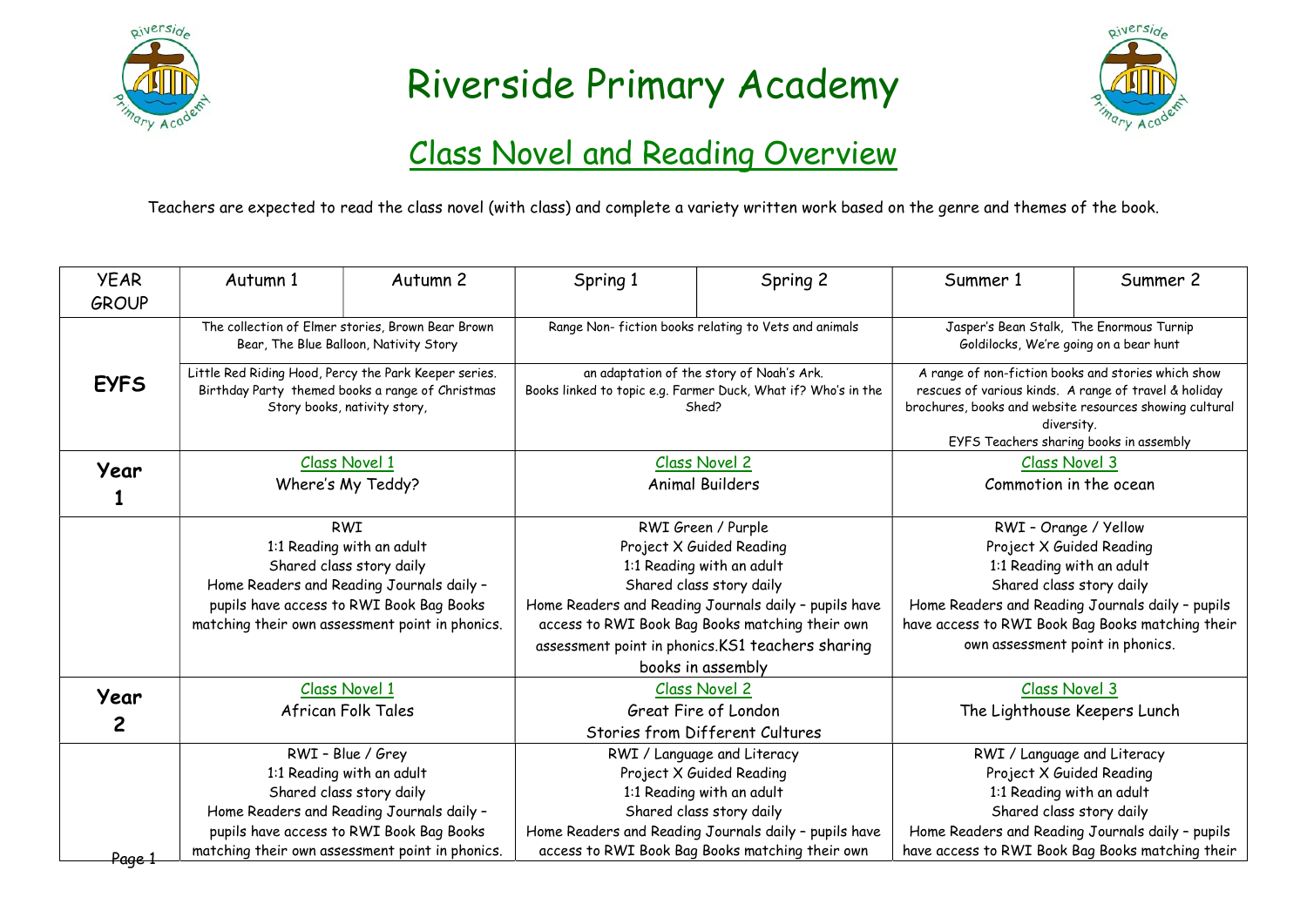



|  | assessment point in phonics. KS1 teachers sharing | own assessment point in phonics. |
|--|---------------------------------------------------|----------------------------------|
|  | books in assembly                                 |                                  |
|  |                                                   |                                  |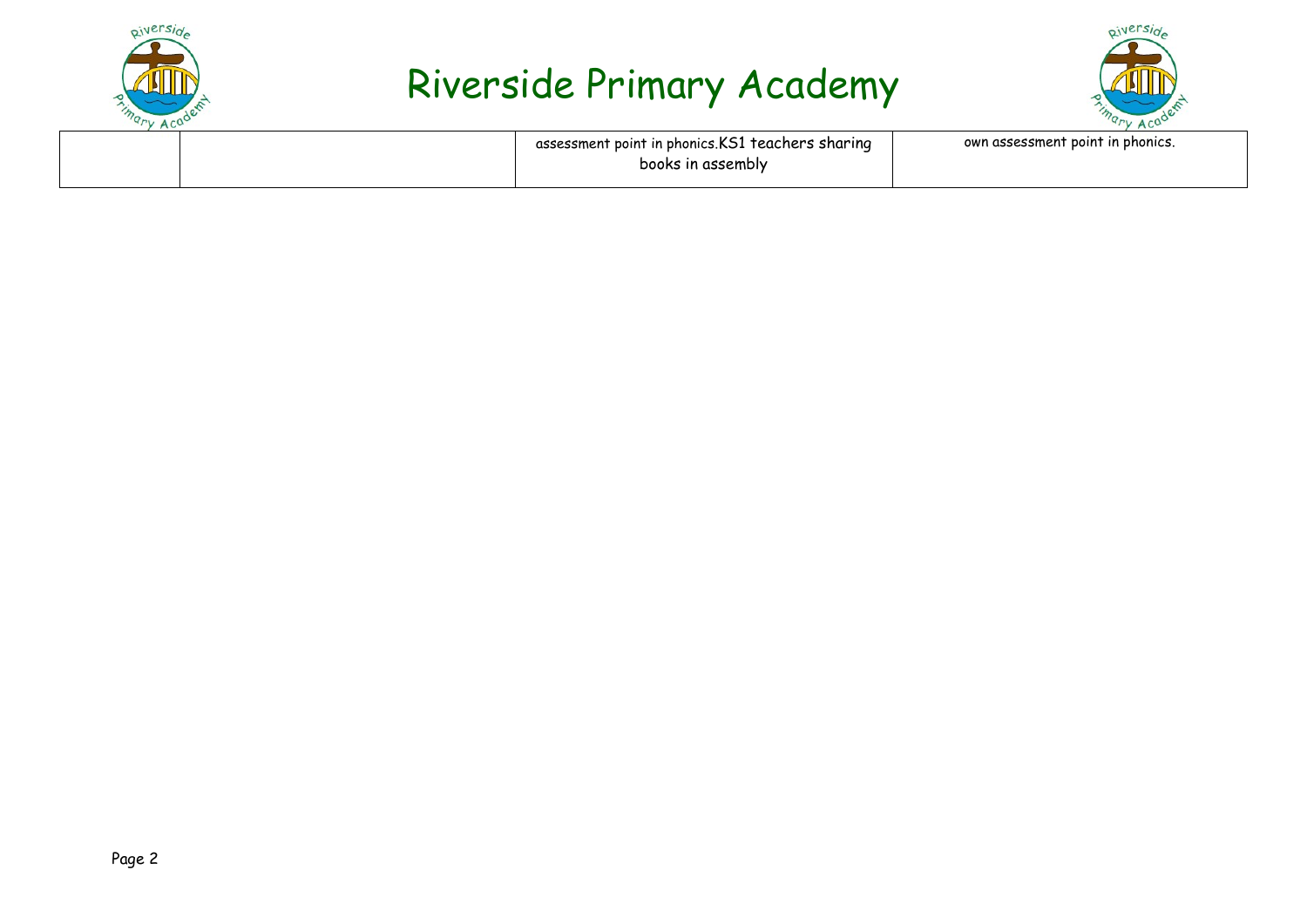



### Class Novel and Reading Overview

| Year | <b>Class Novel 1</b>                    | <b>Class Novel 2</b>                     | Class Novel 3                           |  |
|------|-----------------------------------------|------------------------------------------|-----------------------------------------|--|
|      | Hodgeheg                                | Greek Myths For Young Children           | <b>Iron Man</b>                         |  |
| 3    | Stone Age - Collection of Books         |                                          |                                         |  |
|      | Language and Literacy                   | Language and Literacy                    | Project X Guided Reading                |  |
|      | Project X Guided Reading                | Project X Guided Reading                 | 1:1 Reading with an adult               |  |
|      | 1:1 Reading with an adult               | 1:1 Reading with an adult                | Home Readers and Reading Journals daily |  |
|      | Home Readers and Reading Journals daily | Home Readers and Reading Journals daily  | Addressing gaps in reading achievement  |  |
|      | KS2 teachers to share books in assembly | Addressing gaps in reading achievement   |                                         |  |
| Year | <b>Class Novel 1</b>                    | <b>Class Novel 2</b>                     | Class Novel 3                           |  |
| 4    | Charlotte's Web                         | Grandpa Chatterji                        | House of Robots                         |  |
|      | Project X Guided Reading                | Project X Guided Reading                 | Project X Guided Reading                |  |
|      | 1:1 Reading with an adult               | 1:1 Reading with an adult                | 1:1 Reading with an adult               |  |
|      | Home Readers and Reading Journals daily | Home Readers and Reading Journals daily  | Home Readers and Reading Journals daily |  |
|      | Addressing gaps in reading achievement  | Addressing gaps in reading achievement   | Addressing gaps in reading achievement  |  |
|      | KS2 teachers to share books in assembly |                                          |                                         |  |
| Year | <b>Class Novel 1</b>                    | <b>Class Novel 2</b>                     | Class Novel 3                           |  |
| 5    | The BFG / Macbeth                       | Harry Potter And The Philosopher's Stone | Oliver Twist - playscript               |  |
|      | Project X Guided Reading                | Project X Guided Reading                 | Project X Guided Reading                |  |
|      | 1:1 Reading with an adult               | 1:1 Reading with an adult                | 1:1 Reading with an adult               |  |
|      | Home Readers and Reading Journals daily | Home Readers and Reading Journals daily  | Home Readers and Reading Journals daily |  |
|      | Addressing gaps in reading achievement  | Addressing gaps in reading achievement   | Addressing gaps in reading achievement  |  |
|      | KS2 teachers to share books in assembly |                                          |                                         |  |
| Year | <b>Class Novel 1</b>                    | <b>Class Novel 2</b>                     | Class Novel 3                           |  |
| 6    | Kensuke's Kingdom                       | Friend Or Foe                            | Wonder                                  |  |
|      | Project X Guided Reading                | Bug Club and Project X Guided Reading    | Bug Club and Project X Guided Reading   |  |
|      | <b>Guided Reading</b>                   | Guided Reading                           | Guided Reading                          |  |
|      | 1:1 Reading with an adult               | 1:1 Reading with an adult                | 1:1 Reading with an adult               |  |
|      | Home Readers and Reading Journals daily | Home Readers and Reading Journals daily  | Home Readers and Reading Journals daily |  |